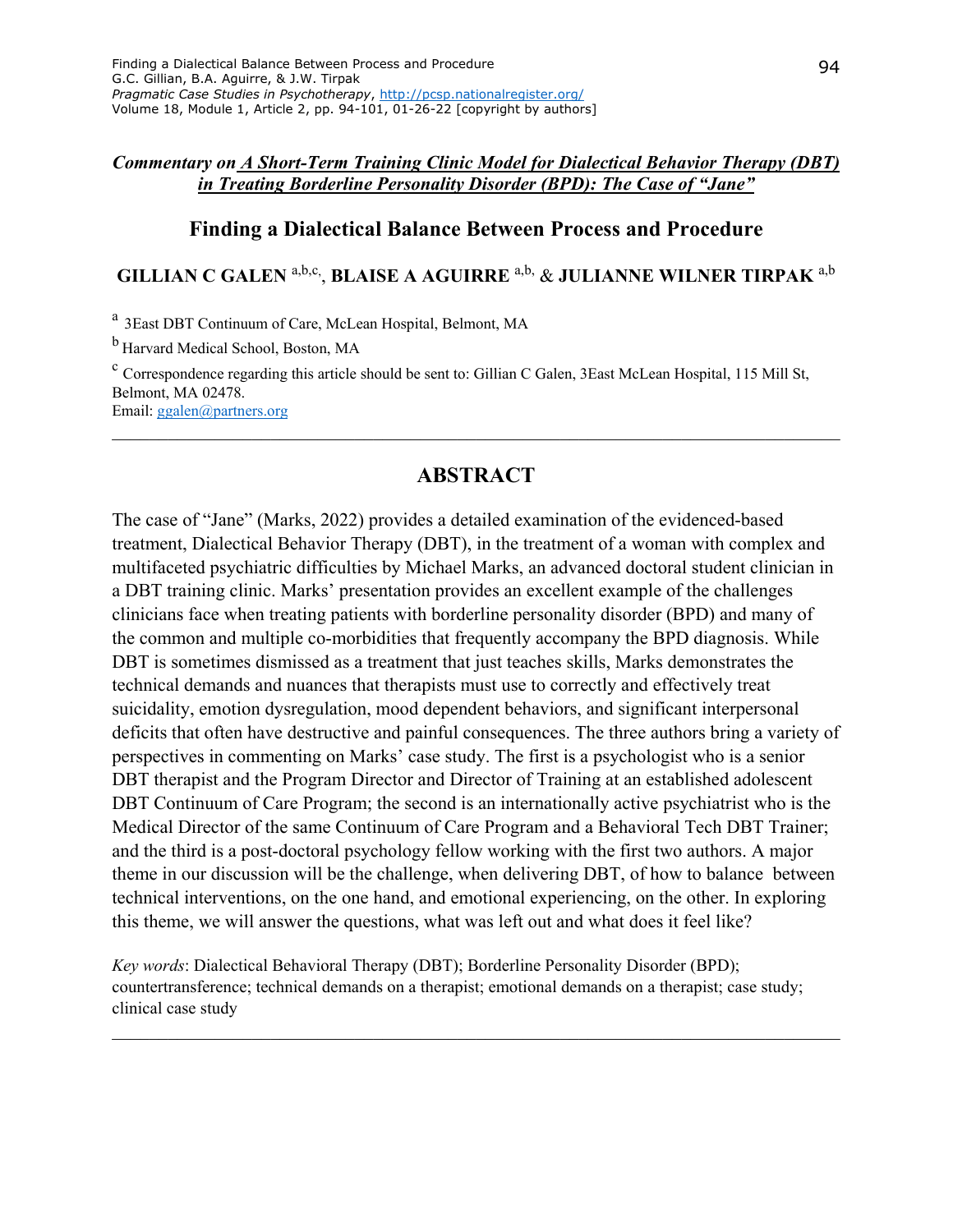**"***MISSING PIECES DO MORE THAN COMPLETE THE PUZZLE, THEY FILL IN AN EMPTY SPACE" -Luanne Rice* 

#### **INTRODUCTION**

DBT is an evidenced-based treatment based on a principle-driven manual. What this means is that unlike protocol-driven treatments that support the therapist by prescribing the procedures in each session, DBT demands that the therapist understand the principles of the treatment and the skills taught in the manual in order to synthesize the two in such a way that the therapist delivers a treatment with the many interventions required to be adherent to the model. As if this wasn't enough, the therapist must pay attention to their own experience. It is a lot to keep in mind while treating suicidal and self-destructive patients.

The case of "Jane" (Marks, 2022) provides a detailed examination of the evidenced-based treatment, Dialectical Behavior Therapy (DBT), in the treatment of a woman with complex and multifaceted psychiatric difficulties by Michael Marks, an advanced doctoral student clinician in a DBT training clinic. As can be seen in the case study, Marks does an excellent job describing the roller coaster ride of this treatment while he skillfully implemented one technical intervention after another to address symptoms of mood reactivity, interpersonal reactivity, body dysmorphia, impulsivity, and self-loathing. We see his use of case conceptualization, validation, metaphor, after-hours skills coaching, chain analysis, review of diary cards, skills teaching, use of his consultation team, addressing his and his patient's therapy interfering behaviors (TIBs), irreverence, problem solving, acceptance and change strategies, and more. So, what could be missing?

One of the hardest things for new DBT therapists to do is figure out how to manage all the aspects of the treatment and then remember to pay attention to their own emotional experience. Our awareness and ability to regulate our own emotions can be one way that we can support and allow space for the patient's own emotional experiencing. For new DBT therapists, this is not an idea that readily comes to mind, especially in the midst of an intensely emotional patient experience. Some models of clinical training and supervision may not even teach or particularly emphasize therapist self-regulation as part of treatment, making it difficult to attend to and target when needed. While Marks beautifully describes his procedures and interventions, he tells us little about the tool of using his own emotional experience and how he uses it specifically in the treatment. We do get a brief glimpse of his experience through a short vignette asking his consultation team for validation when feeling burned out. However, as we read through the sessions we wondered if without using that tool more systematically, Marks had a more difficult time allowing for pauses in the therapy to support the patient's own emotional experiencing in the sessions. Since the emotional intensity of a DBT treatment can be very charged, and even for some intimidating, it can be easy to duck behind technical interventions without realizing it.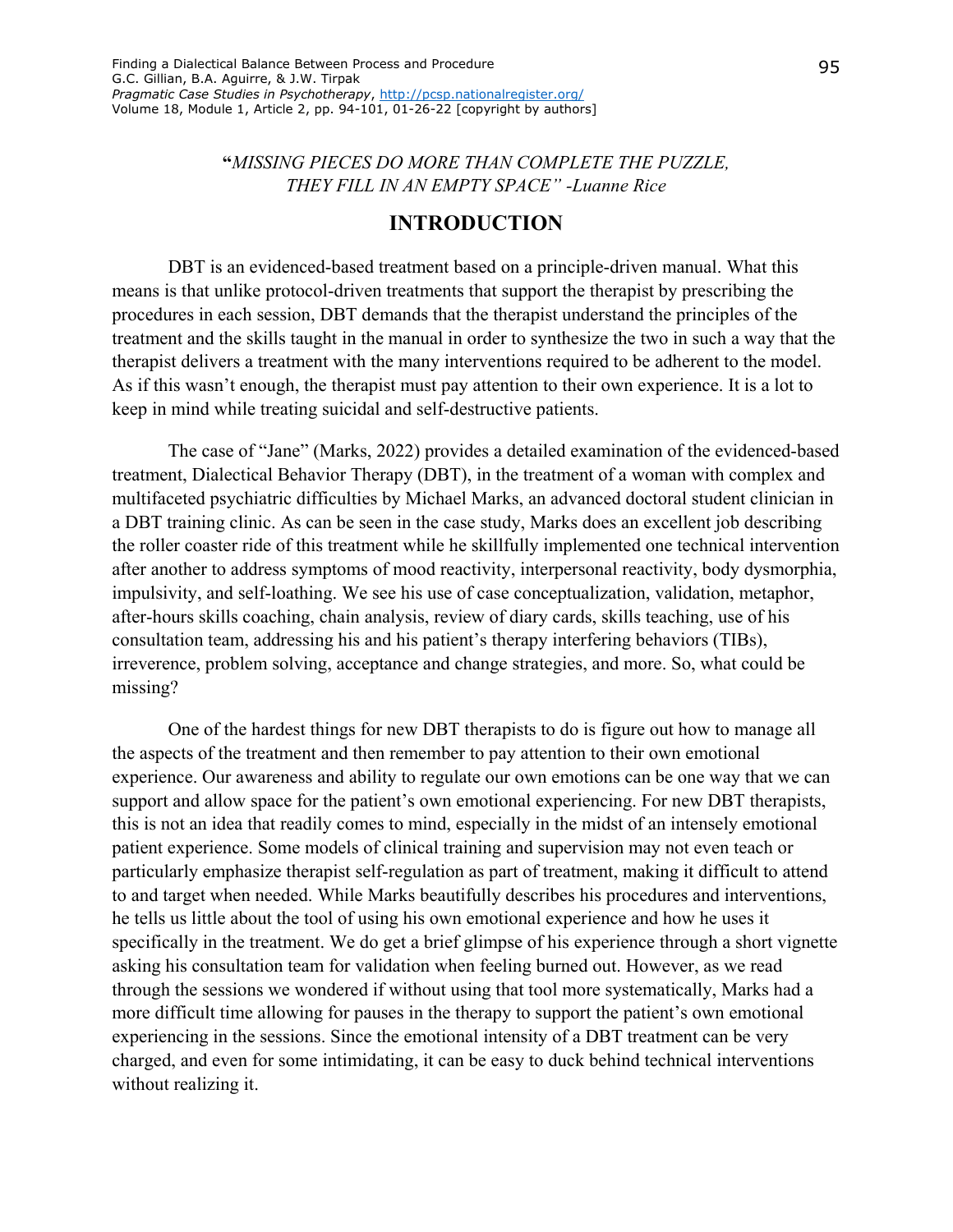Dr. Marsha Linehan, the creator of DBT, often borrows a quote from James Audubon who says, "When the bird and the book disagree, always follow the bird." While DBT gives us a phenomenal book to learn from, it is the use of our own experience as an intervention that takes longer to develop. To follow the "bird," you must pay attention and open yourself up to your own emotions and briefly let go of the technical guide. Our hope is to discuss the challenges that DBT therapists face around using their own emotional experience as part of the therapeutic intervention.

## **THERAPIST EMOTIONAL EXPERIENCING WHEN TREATING BPD**

Historically, long-term psychodynamic therapeutic work was seen as a process of meaning-making in which both the patient and the therapist represented their inner worlds in mental state terms and in this process, therapists needed to recognize their own internal experiences in relation to the external manifestations of their patient's experience. There is a concept in traditional psychodynamic therapies known as *countertransference,* which is defined as a therapist's reactions to a patient's behavior. In psychodynamic theory, these therapist responses are considered to be out of their awareness, or unconscious, and are considered to be based on the therapist's own psychological makeup and their past experiences. DBT practice does not consider countertransference in its model, and yet there is no question that DBT patient behaviors can elicit powerful reactions in the therapist, as all behaviors have consequences. One of the reasons we have a consultation team in DBT is to help validate and/or problem-solve when such reactions interfere with treatment. Being mindful of our own emotions and urges is a critical part of being an effective DBT therapist.

The research literature notes that therapist reactions are particularly notable when working with patients with borderline personality disorder (BPD). The late Harvard Professor and McLean Hospital psychiatrist Dr. John Gunderson, considered by many to be the person who defined BPD, used to say: "No other condition (than BPD) more frequently makes a therapist feel as if they have personally failed." In the context of their own strong emotional reactions and fearing failure, any therapist may find themselves vacillating between two poles. At one extreme, the therapist is drawn into an over reliance on technical interventions and therapeutic jargon as a way to avoid their own emotional experience. At the other extreme, the therapist is drawn into becoming thoroughly engrossed in the treatment relationship, extending their efforts and feeling excessively responsible for their patient to the point that they become over-involved and even at times lured into violating their professional code of conduct. Understandably, therapists who may be still be in training or new to DBT may be particularly susceptible to this pattern of vacillation, and part of training is to be mindful of which extreme they may be leaning towards at any moment, and to recalibrate when effective.

DBT does not have a mechanism for specifically looking at these relational reactions in the way that psychodynamic therapies have. Although the idea of countertransference has its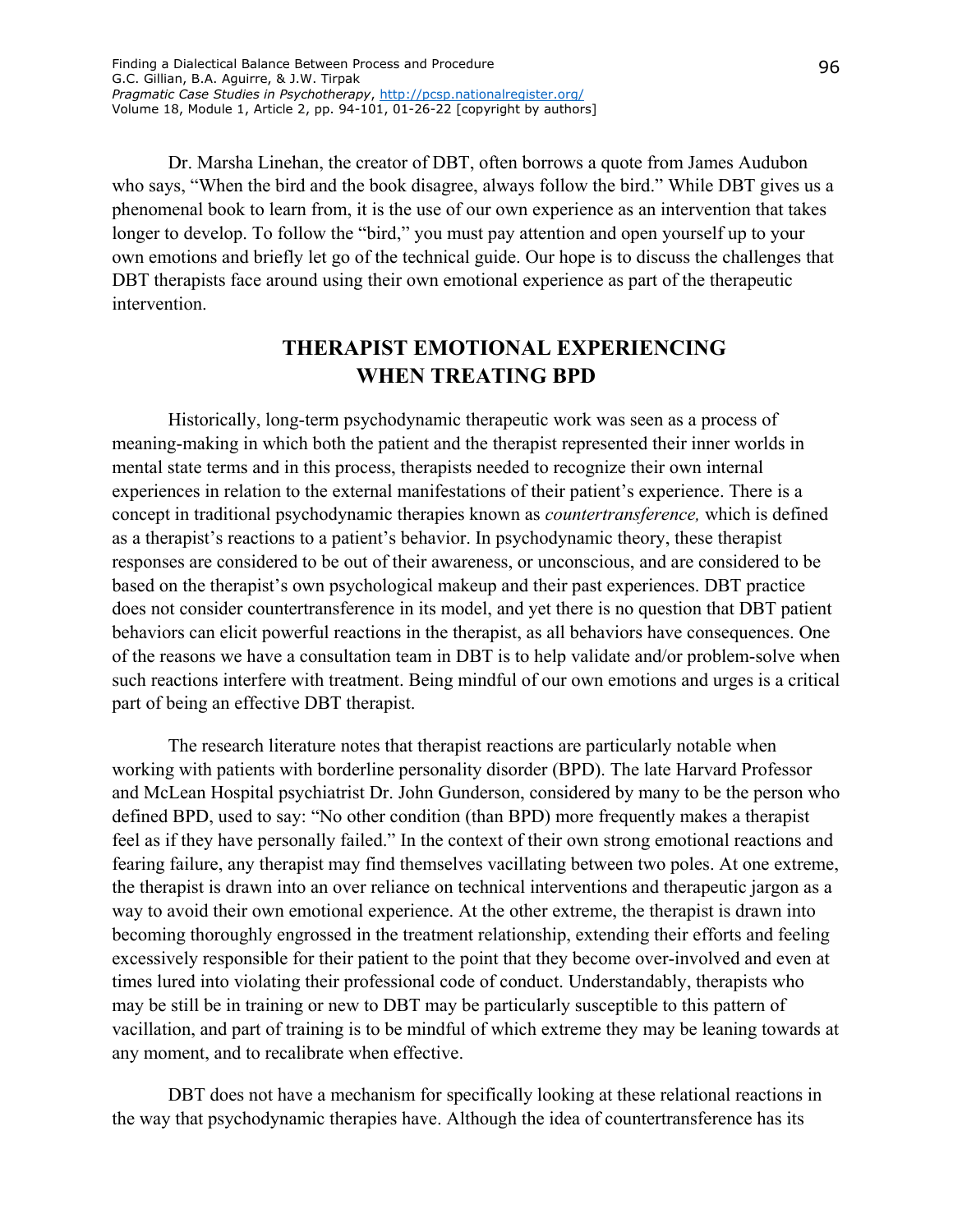roots in psychodynamic theory, it is now seen as a pan-theoretical construct, relevant across many conceptual orientations. The contemporary and expanded view of countertransference is one that includes a therapists conscious and unconscious reactions to a patient's actions, including sensory, affective, cognitive, and behavioral responses. Indeed, there is an emerging conversation in the literature about the role of countertransference and related constructs in different types of treatment for BPD, including DBT (Cambanis, 2012; Chapman, Turner & Dixon-Gordon, 2011; Ellis, Schwartz & Rufino, 2018; Liebman & Burnette, 2013).

Patients with borderline personality disorder have intense emotional reactions and intense and unstable relationships. When this intensity is directed at the therapist, the therapist can experience intense and complicated emotional reactions themselves. When asked about their work, therapists including DBT therapists have reported feeling: anxiety, guilt, rage, helplessness, worthlessness, rescue fantasies, and even terror, when working with patients with borderline personality disorder (Gabbard & Wilkinson, 2000). This is commonly described as the experience of "walking on eggshells" among therapists and can be one of the leading drivers of a therapist's treatment interfering behaviors (TIBs). It stands to reason that these kinds of emotional reactions can become therapeutically counterproductive, particularly when they are neither recognized nor explored. This is where the role of the consultation team is both critical and essential.

In an article about the emotional reactions of therapists to their patients with BPD, Bhola and Mehrotra (2021) found that one of the considerations about the magnitude of impact has to do with the level of therapist experience, that is, the less experience the therapist has the greater the emotional demands and challenges of working with patients with borderline personality disorder. It may seem obvious as to why a relative lack of experience could play a role in the negative reactions that trainees or early career practitioners experience. They often have had a limited exposure to patients with BPD; may have had incomplete training in BPD treatment; may not have full awareness of their own vulnerabilities and in this context have trouble managing their own anxiety; worry about their technical skills; and worry about how they are perceived by their colleagues. It is therefore not surprising that Bhola and Mehrotra empirically discovered that a therapists' accumulation of therapeutic experience over their career trajectory—and particularly seeing more patients with BPD—made the therapists less vulnerable to difficult countertransference reactions, which in turn made them more effective therapists. Interestingly, although much of the literature focuses on the negative reactions of therapists in treating BPD, Bhola and Mehrotra also found that there were many interactions that were positive and satisfying.

One way for DBT supervisors to address a therapist's emotional reactions to their patients is to ensure ongoing training, supervision, and consultation team participation, including encouraging trainees and early career practitioners to monitor and track their thoughts, feelings, and behaviors. These supervisory and didactic encounters are made more salient through two types of active modeling by the supervisor. First the supervisor can share their own reactions,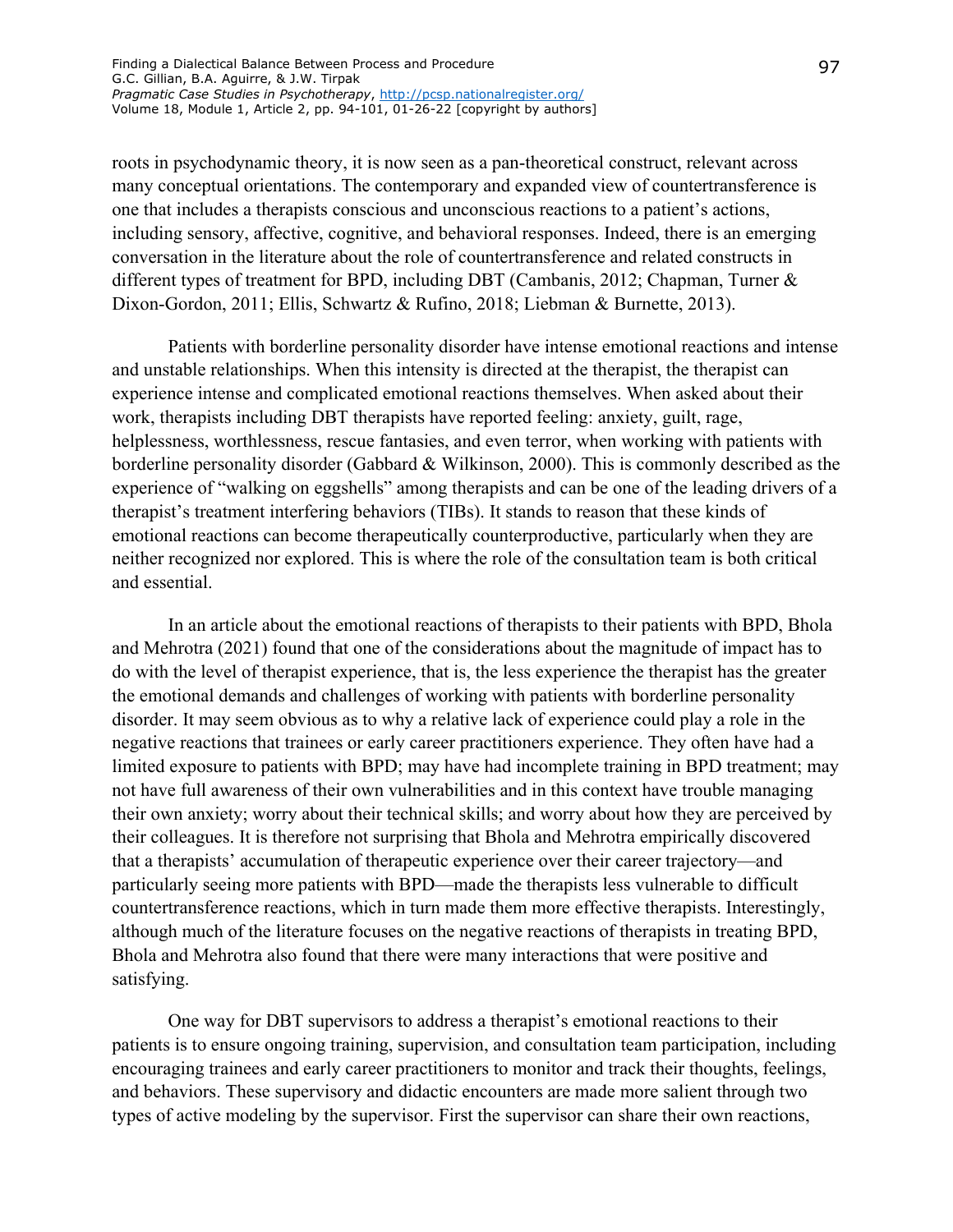both non-judgmental and judgmental, and transparently elucidate the ways in which such reactions might arise in each of the four modes of DBT therapy: the individual psychotherapy, DBT Skills Training Groups, in-the-moment phone coaching, and DBT Consultation Teams for therapists. In addition, the supervisor can illustrate their own use of DBT practice and the consultation team, showing how their own personal feelings and reactions can be addressed. All of this is fundamental as a core tenet of DBT in that clinicians are also expected to practice the very DBT skills that they teach; most importantly, in order to build awareness of their momentto- moment experience, and then to regulate their emotions, to tolerate distress, and to be effective in therapy.

# **I CAN IMAGINE WHAT IT FELT LIKE: REFLECTIONS FROM A DBT POST-DOC**

As a recent DBT student therapist myself (J.W.T.), I was particularly impressed with Michael Marks' (2022) ) intentional and systematic approach to his treatment with Jane. His mindful implementation of change versus acceptance strategies showed his clear grasp of treatment skills and the effective "dance" of the dialectic between these two strategies. I also couldn't help but wonder how Michael, as a student therapist, was feeling throughout working with a very complex and at times very challenging patient. In the following paragraphs, I will extend beyond the technical steps described in Michael's case by highlighting common emotional experiences from DBT student trainees and by considering the potential impact of these experiences on Michael's work with Jane. My hope is that this commentary is ultimately validating for DBT student clinicians (and perhaps seasoned clinicians, too), and may prompt further discussion about DBT training in the consultation team, in supervision, and in research.

To begin, throughout the case I was reminded of the common emotions that many student clinicians experience when providing therapy while simultaneously being evaluated by a supervisor. As Michael describes, in addition to the DBT consultation team, as a training clinic, DBT-RU includes individual and group supervision by the clinic director and recording of individual sessions. Even with the most supportive of supervisors, it is natural to worry about our competencies, effectiveness, and perception by others. In Michael's work with Jane, there were several instances where I was curious what he was feeling, given this added layer of supervision/evaluation. For instance, towards the end of treatment, when Michael requested help with problem-solving Jane's increases in risk for suicide, he expressed

> my feelings of frustration, inadequacy as a therapist, disappointment that we had "not accomplished anything," and stress about the limited time…left in treatment. I became noticeably emotional (p. 59).

While not stated outright, I wonder if being a relatively new DBT therapist and a student played into his feelings of inadequacy. Furthermore, if his anxiety was at least in part a result of his trainee role, did that impact how he discussed the case in supervision or in consultation team? Most trainees would have the urge to prove that they are skilled and competent in treatment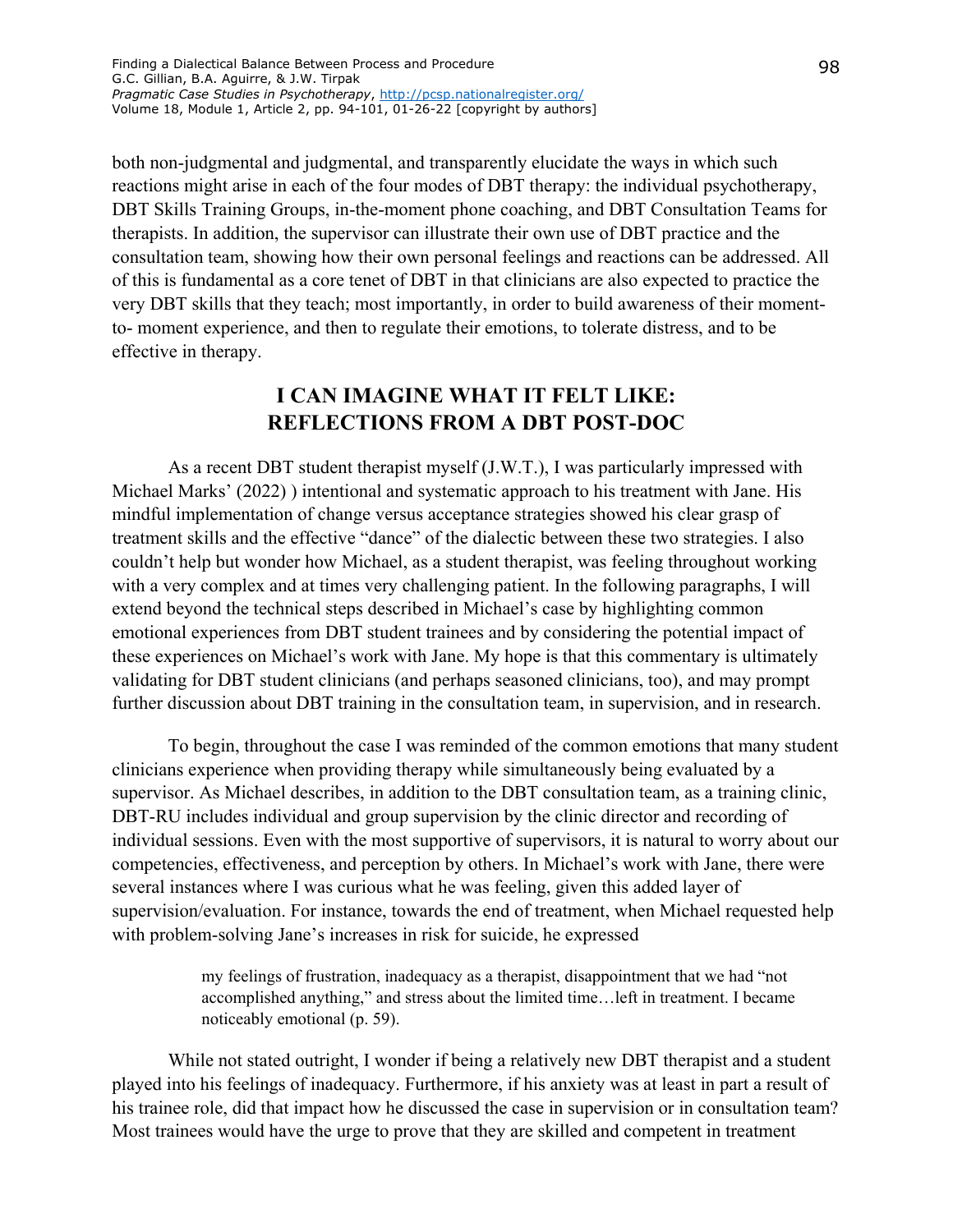delivery. This is an important consideration in clinical training broadly, but particularly interesting in DBT given that one of the DBT assumptions is that everyone, including clinicians, are doing their best, *and* they can do better. There is also the assumption that we are all fallible and make mistakes. DBT assumptions that require one to be reminded of one's fallibility and that they can do better, while ultimately helpful, can be a challenging shift in mindset for student clinicians.

In Michael's case, it would be interesting to know how his feelings of anxiety and frustration, not only for Jane's safety and treatment goals, but also for evaluation and judgments from others in supervisory roles influenced his clinical decisions and his relationship with Jane. For instance, in the hour-long phone coaching call between session 8 and 9, Michael described trying to "convince" Jane to engage in interpersonal effectiveness skills, and that he "was overly focused on resolving the crisis" because of his care for Jane (p. 52). Michael didn't comment on his emotions following the phone call, but I wonder how he felt going into the next session with Jane. I could imagine feeling burnt out after an hour long coaching call, frustrated that she did not follow through on the plan, worried about interpretations about his own effectiveness from his supervisor, all contributing to further feelings of anxiety, anger, and inadequacy as a therapist.

Similarly, I wonder about the emotions that factored into Michael's decision to schedule a telehealth session while Michael was away on a family vacation. Certainly, every therapist has their own limits, and holding a session while on vacation may make sense in some situations. At the same time, I know that as a student clinician, there is often worry about being a "good" therapist, student, and colleague who is always available. As with the hour-long phone coaching call, it would be curious to know how Michael felt when agreeing to this particular session and the session following his vacation. Did this contribute to burnout and frustration with the case? If so, was it discussed in supervision or consultation team? If not, why not?

Furthermore, throughout the course of treatment, Michael worked with Jane to target effective emotional expression, which ultimately played a key role in her progress in treatment. Interestingly, as treatment progressed, Michael also appeared to express more of his emotions as well, at least as described in his retrospective case study. For a myriad of reasons—such as clinical experience, beliefs about what it means to be professional, therapeutic orientation, cultural norms, and rapport with the patient—emotional expression can be challenging and may not come naturally. However, as one becomes more comfortable and confident in their role as a therapist, emotional expression often becomes easier. It is also consistent with DBT's use of radical genuineness (level 6 validation) as a therapeutic tool, which encourages the therapist to be their authentic selves, including having emotional reactions as any human does. It makes sense that following session 19, Michael's sharing of his frustration and anxiety about Jane's treatment progress in the consultation team led to his team helping him with validation and problem-solving, which in turn increased Michael's emotional expression in-session with Jane.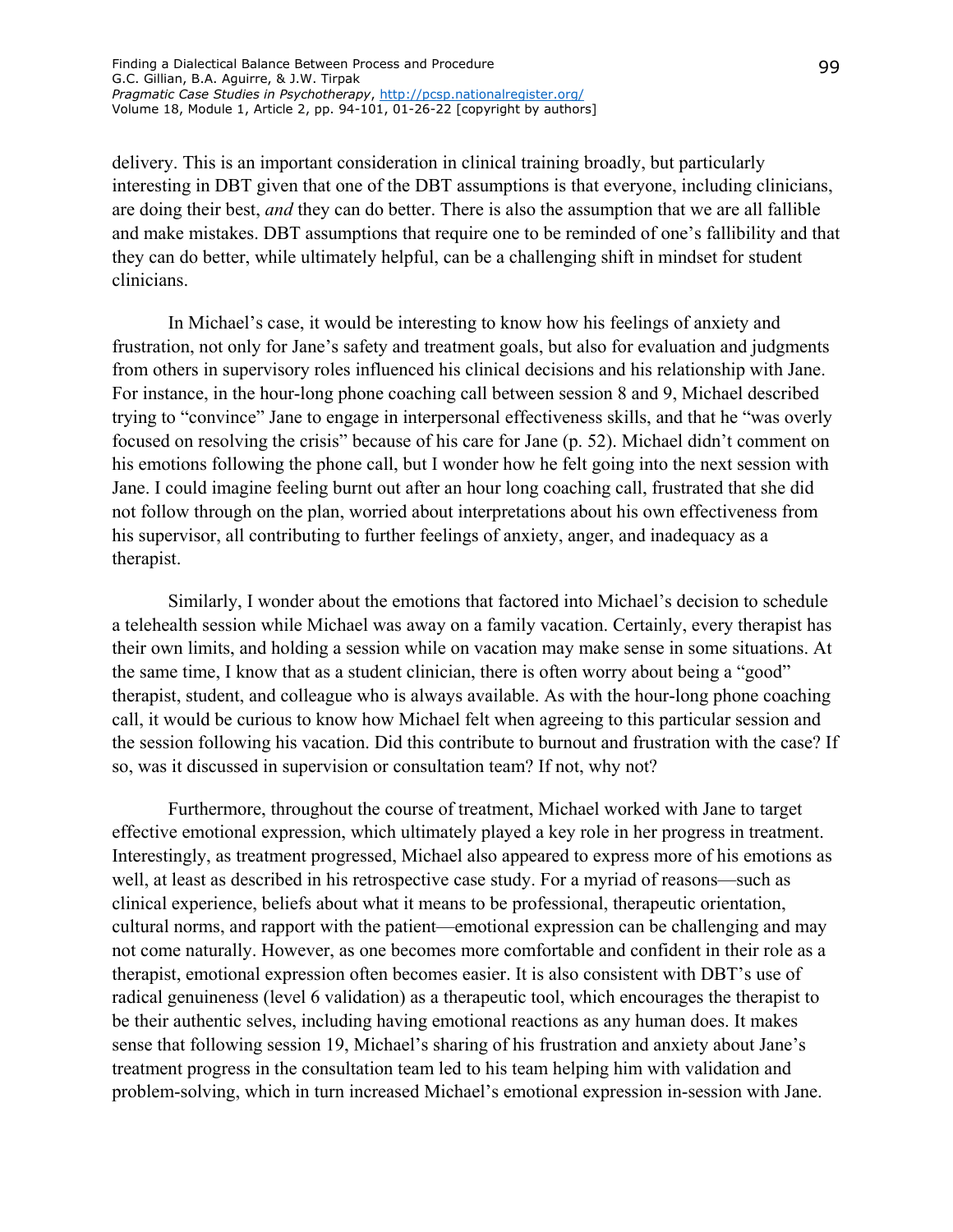Specifically, he self-disclosed about how Jane's behaviors made him feel, both to Jane directly, and in self-reflection. For example, in the case study he wrote:

I shared that I was feeling pulled to do so [to challenge her thoughts] (p. 60). …

[To Jane I said,] "I've always felt [like I am kept] at an arms distance from you" ( p. 64). …

"I felt frustrated since Jane had now missed three of four …groups (p. 65) …

My heart sank p .66).

It would be illuminating to know if Jane noticed more emotional expression and selfdisclosures from Michael, if she felt more validated, and if this helped to model effective emotional expression for her to learn and apply in her own life. As a reader, these sorts of descriptions certainly helped me better understand the therapeutic relationship between Michael and Jane and shed more light on the rationale for the specific clinical decisions made.

As we work as a field to increase dissemination and implementation of DBT, a natural (and I believe, positive) consequence is that more trainees and young clinicians have the opportunity to learn and provide this treatment through growing DBT-specific practicum opportunities and fellowships. It is worthwhile to consider how to most effectively support this new generation of DBT providers, who may be providing DBT as their first clinical experience. For example, as a consultation team member, are there specific ways we can model incorporation of validation and problem-solving strategies for our fellow team members who are trainees? For the supervisor, can it become routine to discuss how the supervisor-supervisee relationship may affect treatment? For my fellow trainees, what may be most helpful for us and our patients is to practice mindfulness of our own emotions, and practice "opposite action" to anxiety or shame. And for researchers, there is value in empirically evaluating DBT training. Indeed, some studies have found promising clinical outcomes in DBT training clinics (Kerr, Muehlenkamp, & Larsen, 2009; Rizvi et al., 2017), including at DBT-RU, where results were similar to that of large randomized controlled trials (Rizvi et al., 2017). As highlighted in Michael's case study of "Jane," in addition to outcomes and treatment adherence, future directions may include evaluation of the therapeutic relationship, process, and qualitative experience of DBT student therapists and trainees.

## **REFERENCES**

- Bhola, P., & Mehrotra, K. (2021). Associations between countertransference reactions towards patients with borderline personality disorder and therapist experience levels and mentalization ability. *Trends in psychiatry and psychotherapy*, *43*(2), 116–125. <https://doi.org/10.47626/2237-6089-2020-0025>
- Cambanis, E. V. (2012). Treating borderline personality disorder as a trainee psychologist: Issues of resistance, inexperience and countertransference. *Journal of Child & Adolescent Mental Health*, *24*(1), 99-109